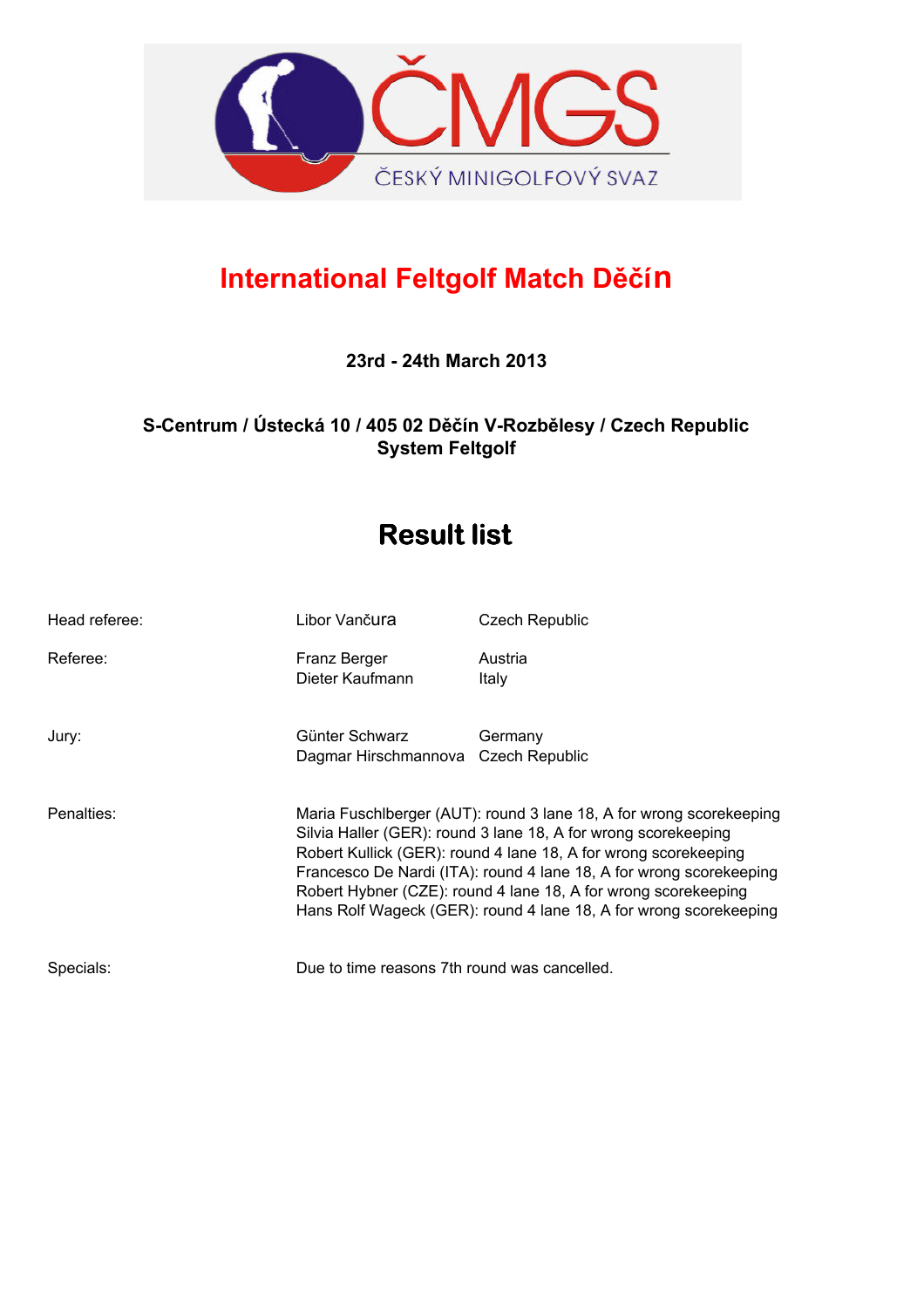# **Team results**

| Rank                    | <b>Name</b>             | R <sub>1</sub>   | R <sub>2</sub>           | R <sub>3</sub>           | R <sub>4</sub>           | R <sub>5</sub>  | R <sub>6</sub>           | R7 | <b>Total</b>     | <b>Average</b> |
|-------------------------|-------------------------|------------------|--------------------------|--------------------------|--------------------------|-----------------|--------------------------|----|------------------|----------------|
| $\overline{\mathbf{1}}$ | <b>Czech Republic 1</b> |                  |                          |                          |                          |                 |                          |    |                  |                |
|                         | Libor Vančura           | 28               | 33                       | $\overline{32}$          | $\overline{34}$          | 31              | 30                       |    | 188              | 31,333         |
|                         | Bohumil Pokorný         | 28               | 28                       | 28                       | 29                       | 33              | 29                       |    | 175              | 29,167         |
|                         | Dagmar Hirschmannova    | 38               | $\overline{36}$          | 28                       | 30                       | 33              | $\overline{\textbf{35}}$ |    | 202              | 33,667         |
|                         | Josef Vozár             | 30               | 24                       | 29                       | 30                       | $\overline{27}$ | 33                       |    | 173              | 28,833         |
|                         | Robert Hybner           | 33               | 29                       | $\overline{27}$          | 34                       |                 | 26                       |    | 185              | 30,833         |
|                         |                         | 119              | 114                      | 112                      | 123                      | 124             | $\overline{118}$         |    | 710              | 29,583         |
|                         |                         |                  |                          |                          |                          |                 |                          |    |                  |                |
| $\overline{2}$          | <b>Germany 1</b>        |                  |                          |                          |                          |                 |                          |    |                  |                |
|                         | <b>Udo Rathje</b>       | 31               | 33                       | 31                       | $\overline{27}$          | 38              | 32                       |    | 192              | 32,000         |
|                         | Norbert Conrad          | 34               | 33                       | 29                       | 31                       | 33              | $\overline{\mathcal{H}}$ |    | 194              | 32,333         |
|                         | Petra Simanowski        | 36               | 42                       | $\overline{4}$           | 34                       | 36              | 34                       |    | 223              | 37,167         |
|                         | Michael Müller          | 36               | 32                       | 31                       | 25                       | $\overline{27}$ | 34                       |    | 185              | 30,833         |
|                         | <b>Hans Rolf Wageck</b> | 36               | 28                       | 31                       | 28                       | 32              | 33                       |    | 188              | 31,333         |
|                         |                         | $\overline{137}$ | 126                      | 122                      | $\overline{111}$         | 128             | 133                      |    | 757              | 31,542         |
|                         |                         |                  |                          |                          |                          |                 |                          |    |                  |                |
| $\overline{\mathbf{3}}$ | <b>Austria 1</b>        |                  |                          |                          |                          |                 |                          |    |                  |                |
|                         | Franz Berger            | 33               | 32                       | 38                       | 36                       | 42              | 29                       |    | 210              | 35,000         |
|                         | <b>Herbert Bäk</b>      | 28               | 30                       | 28                       | 27                       | 29              | 29                       |    | 171              | 28,500         |
|                         | Maria Fuschlberger      | 29               | 35                       | 27                       | 31                       | 27              | 29                       |    | 178              | 29,667         |
|                         | Karl Lakos              | 33               | 41                       | 34                       | 32                       | 29              | 30                       |    | 199              | 33,167         |
|                         |                         |                  |                          |                          |                          |                 |                          |    |                  |                |
|                         |                         | $\overline{123}$ | 138                      | 127                      | 126                      | 127             | 117                      |    | 758              | 31,583         |
| $\overline{\mathbf{4}}$ | <b>Germany 2</b>        |                  |                          |                          |                          |                 |                          |    |                  |                |
|                         | <b>Robert Kullick</b>   | 31               | 29                       | 33                       | 31                       | 32              | 29                       |    | 185              | 30,833         |
|                         | Günter Schwarz          | 33               | 32                       | $\overline{39}$          | 27                       | $\overline{27}$ | 30                       |    | 188              | 31,333         |
|                         | Silvia Haller           | 38               | 33                       | 31                       | 35                       | 31              | 37                       |    | 205              | 34,167         |
|                         | Karl-Heinz Gerwert      | 36               | 38                       | 33                       | 39                       | 31              | 33                       |    | $\overline{210}$ | 35,000         |
|                         | Uwe Ludwig              | 34               | 35                       | 29                       | 35                       | 30              | 34                       |    | 197              | 32,833         |
|                         |                         | 134              | 129                      | 126                      | 128                      | 119             | 126                      |    | 762              | 31,750         |
|                         |                         |                  |                          |                          |                          |                 |                          |    |                  |                |
| 5                       | <b>Czech Republic 2</b> |                  |                          |                          |                          |                 |                          |    |                  |                |
|                         | Miroslavá Komadova      | 36               | 37                       | 33                       | $\overline{\mathbf{35}}$ | 44              | 38                       |    | 223              | 37,167         |
|                         | Jaroslav Řehák          | 36               | 36                       | 38                       | 32                       | 39              | 28                       |    | 209              | 34,833         |
|                         | Ladislav Švihel         | 35               | 39                       | 29                       | 31                       | 42              | 38                       |    | 214              | 35,667         |
|                         | Jan Metyš               | 30               | 32                       | 34                       | 30                       | 28              | 32                       |    | 186              | 31,000         |
|                         | Zdeněk Andr             | 35               | 37                       | 30                       | 31                       | 39              | 28                       |    | 200              | 33,333         |
|                         |                         | 136              | 142                      | 126                      | 124                      | 148             | 126                      |    | 802              | 33,417         |
|                         |                         |                  |                          |                          |                          |                 |                          |    |                  |                |
| 6                       | <b>Italy</b>            |                  |                          |                          |                          |                 |                          |    |                  |                |
|                         | Francesco De Nardi      | 32               | 37                       | 36                       | 35                       | 48              | 38                       |    | 221              | 36,833         |
|                         | Antonella Flamini       | 33               | 32                       | 34                       | 42                       | 34              | 30                       |    | 205              | 34,167         |
|                         | Dieter Kaufmann         | 33               | 34                       | 35                       | 35                       | 34              | 40                       |    | 211              | 35,167         |
|                         | Francesco Leuci         | 32               | 32                       | 29                       | 33                       | 32              | 27                       |    | 185              | 30,833         |
|                         | Daniele Rabbi           | 45               | $\overline{\mathcal{A}}$ | $\overline{\mathcal{H}}$ | 31                       | 39              | 47                       |    | 243              | 40,500         |
|                         |                         | 130              | 135                      | 134                      | 134                      | 139             | 135                      |    | 807              | 33,625         |
|                         |                         |                  |                          |                          |                          |                 |                          |    |                  |                |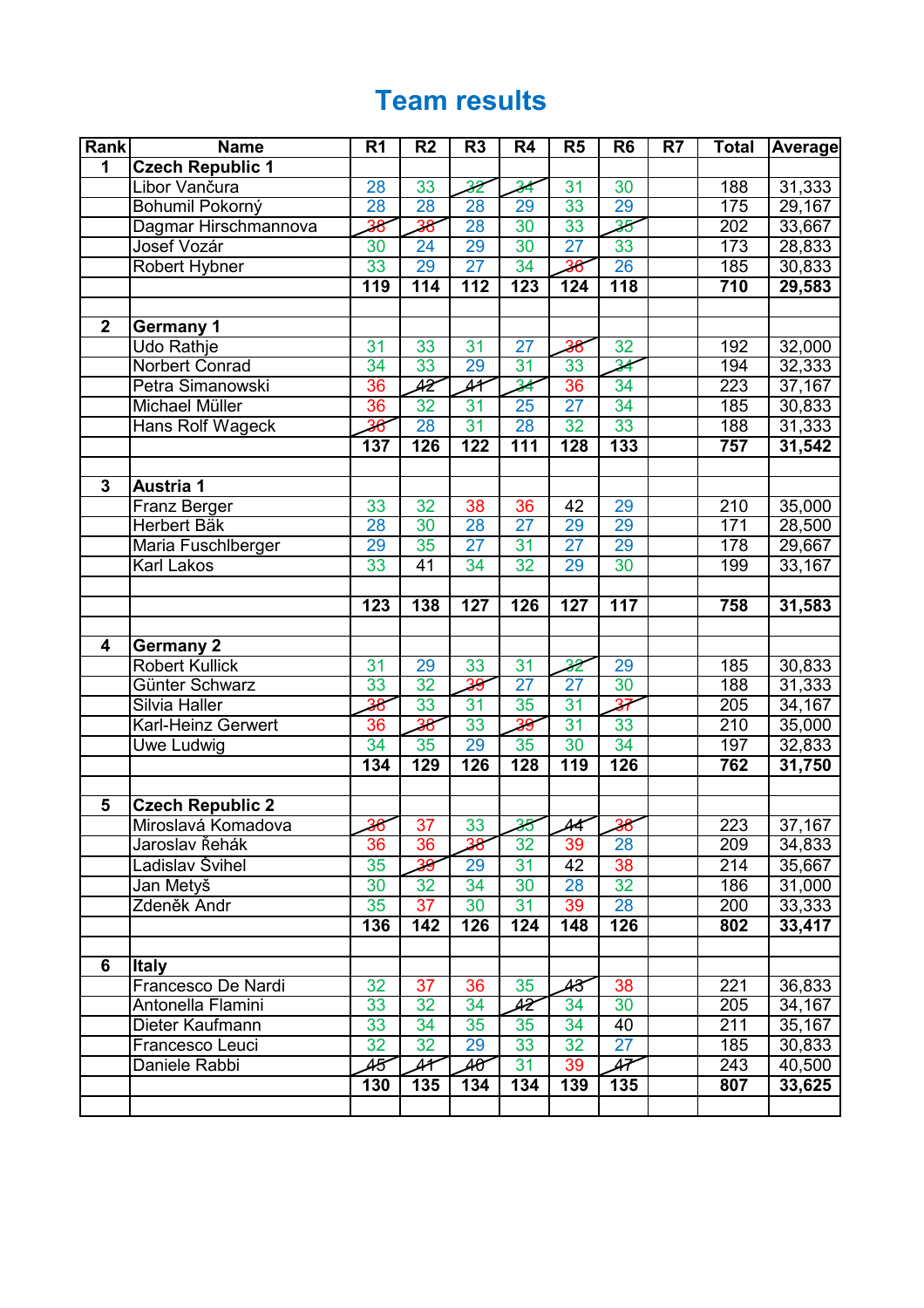## **Team results**

| Rank | <b>Name</b>               | R <sub>1</sub> | $\overline{\mathsf{R2}}$ | R <sub>3</sub>  | R <sub>4</sub>   | R <sub>5</sub>  | R <sub>6</sub>  | R7 | Total            | Average |
|------|---------------------------|----------------|--------------------------|-----------------|------------------|-----------------|-----------------|----|------------------|---------|
| 7    | <b>Germany 3</b>          |                |                          |                 |                  |                 |                 |    |                  |         |
|      | Hajo Lohbrandt            | 31             | 34                       | 37              | 32               | 38              | 29              |    | 201              | 33,500  |
|      | Ute Rothermel             | 34             | 42                       | 37              | 32               | 39              | 35              |    | 219              | 36,500  |
|      | <b>Frauke Eilts</b>       | 41             | 33                       | 34              | 32               | 27              | $\overline{39}$ |    | 206              | 34,333  |
|      | Heinz Höferlin            | 35             | 38                       | 40              | 35               | 32              | 28              |    | 208              | 34,667  |
|      | Joachim Eichhorn          | 31             | 39                       | 32              | 36               | 39              | 35              |    | 212              | 35,333  |
|      |                           | 131            | 144                      | 140             | $\overline{131}$ | 136             | 127             |    | 809              | 33,708  |
|      |                           |                |                          |                 |                  |                 |                 |    |                  |         |
| 8    | <b>Austria 2</b>          |                |                          |                 |                  |                 |                 |    |                  |         |
|      | <b>Reinhard Schuster</b>  | 36             | 31                       | 30              | $\overline{27}$  | 30              | 36              |    | 190              | 31,667  |
|      | <b>Anton Ploner</b>       | 30             | 32                       | 34              | $\overline{27}$  | $\overline{37}$ | $\overline{36}$ |    | 196              | 32,667  |
|      | Johanna Knotzer           | 29             | 32                       | $\overline{41}$ | 35               | 40              | 38              |    | $\overline{215}$ | 35,833  |
|      | Jürgen Juriatti           | 31             | 40                       | 32              | 37               | 40              | $\overline{37}$ |    | 217              | 36,167  |
|      |                           | 126            | 135                      | 137             | 126              | 147             | 147             |    | 818              | 34,083  |
| 9    | <b>Austria 3</b>          |                |                          |                 |                  |                 |                 |    |                  |         |
|      | <b>Horst Brandstetter</b> | 35             | 32                       | 33              | 33               | 29              | 38              |    | 200              | 33,333  |
|      | <b>Regine Heschl</b>      | 32             | 31                       | 36              | 34               | 38              | 35              |    | 206              | 34,333  |
|      | <b>Peter Draxler</b>      | 33             | 30                       | 32              | 30               | 40              | 36              |    | 201              | 33,500  |
|      | Paul Heschl               | 43             | 39                       | $\overline{37}$ | 33               | 30              | 32              |    | 214              | 35,667  |
|      |                           | 143            | 132                      | 138             | 130              | 137             | 141             |    | 821              | 34,208  |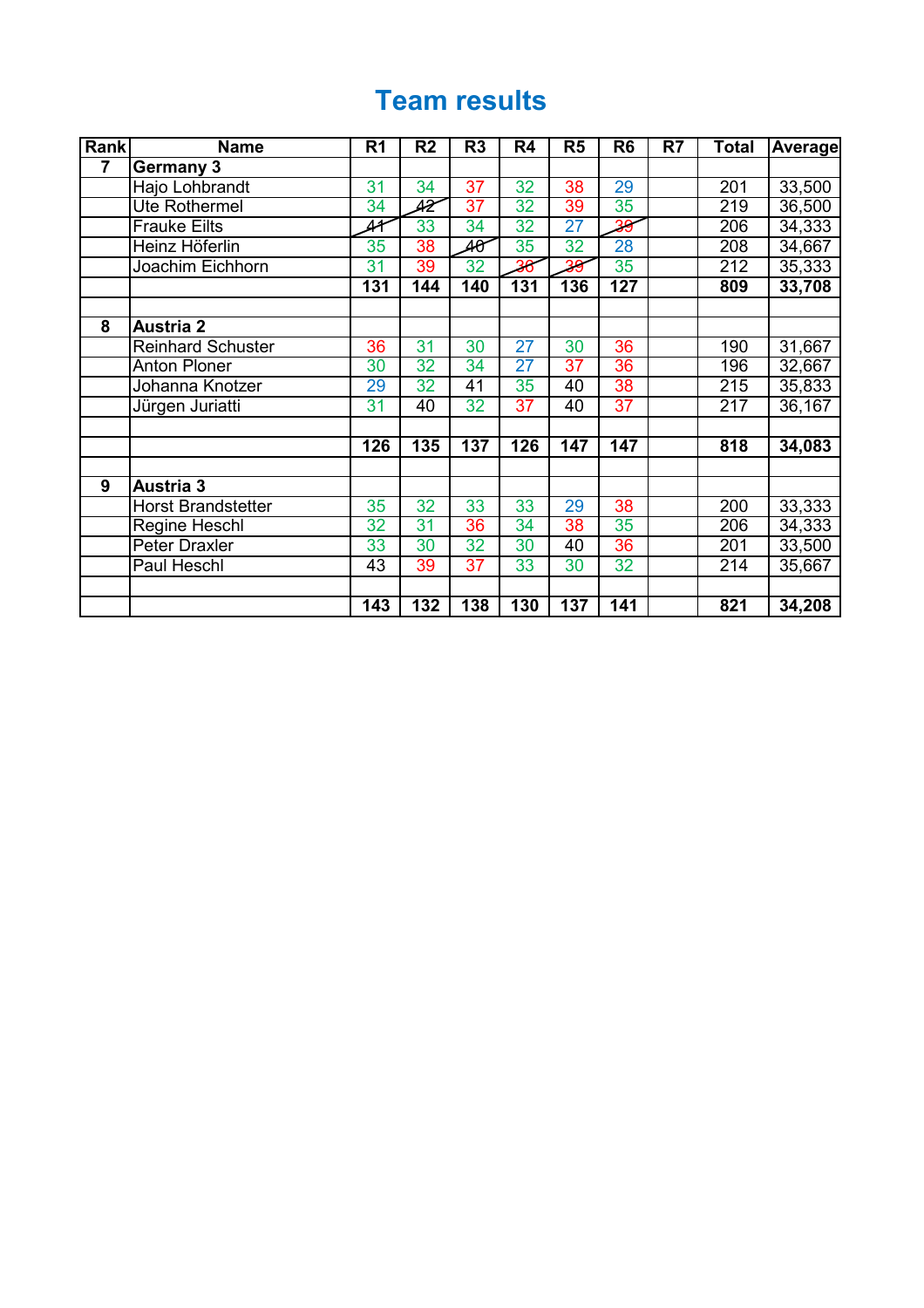## **Individual results**

## **Seniors male**

| Rank            | <b>Name</b>               | <b>Nation</b>             | R <sub>1</sub>  | R <sub>2</sub>  | R <sub>3</sub>  | R <sub>4</sub>  | R5              | R <sub>6</sub>  | R7 | <b>Total</b> | Diff.                   | Average |
|-----------------|---------------------------|---------------------------|-----------------|-----------------|-----------------|-----------------|-----------------|-----------------|----|--------------|-------------------------|---------|
| 1               | Herbert Bäk               | <b>AUT</b>                | 28              | 30              | 28              | $\overline{27}$ | 29              | 29              |    | 28,500       | $\overline{\mathbf{3}}$ | 171     |
| 2               | Josef Vozár               | <b>CZE</b>                | 30              | 24              | 29              | 30              | 27              | 33              |    | 28,833       | 9                       | 173     |
| $\overline{3}$  | Bohumil Pokorný           | <b>CZE</b>                | 28              | 28              | 28              | 29              | 33              | 29              |    | 29,167       | 5                       | 175     |
| 4               | <b>Robert Kullick</b>     | <b>GER</b>                | 31              | 29              | 33              | 31              | 32              | 29              |    | 30,833       | 4                       | 185     |
| $\overline{5}$  | Francesco Leuci           | <b>ITA</b>                | 32              | 32              | 29              | 33              | 32              | 27              |    | 30,833       | 6                       | 185     |
| 6               | Robert Hybner             | <b>CZE</b>                | 33              | 29              | 27              | 34              | 36              | 26              |    | 30,833       | $\overline{10}$         | 185     |
| $\overline{7}$  | Michael Müller            | <b>GER</b>                | 36              | 32              | 31              | $\overline{25}$ | $\overline{27}$ | 34              |    | 30,833       | 11                      | 185     |
| 8               | Jan Metyš                 | CZE                       | 30              | 32              | 34              | 30              | 28              | 32              |    | 31,000       | $6\phantom{1}6$         | 186     |
| $\overline{9}$  | Libor Vančura             | CZE                       | 28              | 33              | 32              | 34              | 31              | 30              |    | 31,333       | $6\phantom{1}$          | 188     |
| $\overline{10}$ | Hans Rolf Wageck          | <b>GER</b>                | $\overline{36}$ | 28              | 31              | 28              | 32              | 33              |    | 31,333       | $\overline{\mathbf{8}}$ | 188     |
| 11              | Günter Schwarz            | <b>GER</b>                | 33              | 32              | 39              | 27              | $\overline{27}$ | 30              |    | 31,333       | 12                      | 188     |
| $\overline{12}$ | <b>Reinhard Schuster</b>  | <b>AUT</b>                | 36              | 31              | 30              | 27              | 30              | 36              |    | 31,667       | $\boldsymbol{9}$        | 190     |
| $\overline{13}$ | <b>Udo Rathje</b>         | <b>GER</b>                | 31              | 33              | 31              | 27              | 38              | 32              |    | 32,000       | 11                      | 192     |
| 14              | Norbert Conrad            | <b>GER</b>                | 34              | 33              | 29              | 31              | 33              | 34              |    | 32,333       | $5\phantom{a}$          | 194     |
| $\overline{15}$ | Anton Ploner              | <b>AUT</b>                | 30              | 32              | 34              | $\overline{27}$ | $\overline{37}$ | 36              |    | 32,667       | 10                      | 196     |
| 16              | Uwe Ludwig                | <b>GER</b>                | 34              | 35              | 29              | 35              | 30              | 34              |    | 32,833       | $6\phantom{1}$          | 197     |
| 17              | <b>Karl Lakos</b>         | <b>AUT</b>                | 33              | 41              | 34              | 32              | 29              | 30              |    | 33,167       | 12                      | 199     |
| 18              | <b>Horst Brandstetter</b> | <b>AUT</b>                | 35              | 32              | 33              | 33              | 29              | 38              |    | 33,333       | 9                       | 200     |
| 19              | Zdeněk Andr               | <b>CZE</b>                | 35              | $\overline{37}$ | 30              | 31              | 39              | 28              |    | 33,333       | 11                      | 200     |
| 20              | Hajo Lohbrandt            | <b>GER</b>                | 31              | 34              | $\overline{37}$ | 32              | 38              | 29              |    | 33,500       | 9                       | 201     |
| 21              | Peter Draxler             | <b>AUT</b>                | 33              | 30              | 32              | 30              | 40              | 36              |    | 33,500       | 10                      | 201     |
| 22              | Heinz Höferlin            | <b>GER</b>                | 35              | 38              | 40              | 35              | 32              | 28              |    | 34,667       | 12                      | 208     |
| 23              | Jaroslav Řehák            | <b>CZE</b>                | 36              | 36              | 38              | 32              | 39              | 28              |    | 34,833       | 11                      | 209     |
| 24              | Karl-Heinz Gerwert        | <b>GER</b>                | 36              | 38              | 33              | 39              | 31              | 33              |    | 35,000       | 8                       | 210     |
| 25              | Franz Berger              | <b>AUT</b>                | 33              | 32              | 38              | 36              | 42              | 29              |    | 35,000       | 13                      | 210     |
| 26              | Dieter Kaufmann           | <b>ITA</b>                | 33              | 34              | 35              | 35              | 34              | 40              |    | 35,167       | $\overline{7}$          | 211     |
| 27              | Joachim Eichhorn          | <b>GER</b>                | 31              | 39              | 32              | 36              | 39              | 35              |    | 35,333       | 8                       | 212     |
| 28              | Paul Heschl               | <b>AUT</b>                | 43              | 39              | $\overline{37}$ | 33              | 30              | 32              |    | 35,667       | 13                      | 214     |
| 29              | Ladislav Švihel           | <b>CZE</b>                | 35              | 39              | 29              | 31              | 42              | 38              |    | 35,667       | 13                      | 214     |
| 30              | Jürgen Juriatti           | <b>AUT</b>                | 31              | 40              | 32              | 37              | 40              | $\overline{37}$ |    | 36,167       | $\boldsymbol{9}$        | 217     |
| 31              | Francesco De Nardi        | <b>ITA</b>                | 32              | $\overline{37}$ | 36              | 35              | 43              | 38              |    | 36,833       | 11                      | 221     |
| 32              | Daniele Rabbi             | $\overline{\mathsf{ITA}}$ | $\overline{45}$ | 41              | $\overline{40}$ | 31              | 39              | $\overline{47}$ |    | 40,500       | 16                      | 243     |

## **Seniors female**

| Rank | <b>Name</b>          | <b>Nation</b> | R <sub>1</sub> | R <sub>2</sub> | R <sub>3</sub> | R <sub>4</sub> | R <sub>5</sub> | R <sub>6</sub> | R7 | Total  | Diff. | Average |
|------|----------------------|---------------|----------------|----------------|----------------|----------------|----------------|----------------|----|--------|-------|---------|
|      | Maria Fuschlberger   | <b>AUT</b>    | 29             | 35             | 27             | 31             | 27             | 29             |    | 29,667 | 8     | 178     |
| C    | Dagmar Hirschmannova | CZE           | 38             | 38             | 28             | 30             | 33             | 35             |    | 33,667 | 10    | 202     |
| 3    | Silvia Haller        | GER           | 38             | 33             | 31             | 35             | 31             | 37             |    | 34,167 |       | 205     |
|      | Antonella Flamini    | <b>TA</b>     | 33             | 32             | 34             | 42             | 34             | 30             |    | 34,167 | 12    | 205     |
| 5    | Regine Heschl        | <b>AUT</b>    | 32             | 31             | 36             | 34             | 38             | 35             |    | 34,333 |       | 206     |
| 6    | <b>Frauke Eilts</b>  | GER           | 41             | 33             | 34             | 32             | 27             | 39             |    | 34,333 | 14    | 206     |
|      | Johanna Knotzer      | <b>AUT</b>    | 29             | 32             | 41             | 35             | 40             | 38             |    | 35,833 | 12    | 215     |
| 8    | Ute Rothermel        | GER           | 34             | 42             | 37             | 32             | 39             | 35             |    | 36,500 | 10    | 219     |
| 9    | Petra Simanowski     | GER           | 36             | 42             | 41             | 34             | 36             | 34             |    | 37,167 | 8     | 223     |
| 10   | Miroslavá Komadova   | CZE           | 36             | 37             | 33             | 35             | 44             | 38             |    | 37,167 | 11    | 223     |